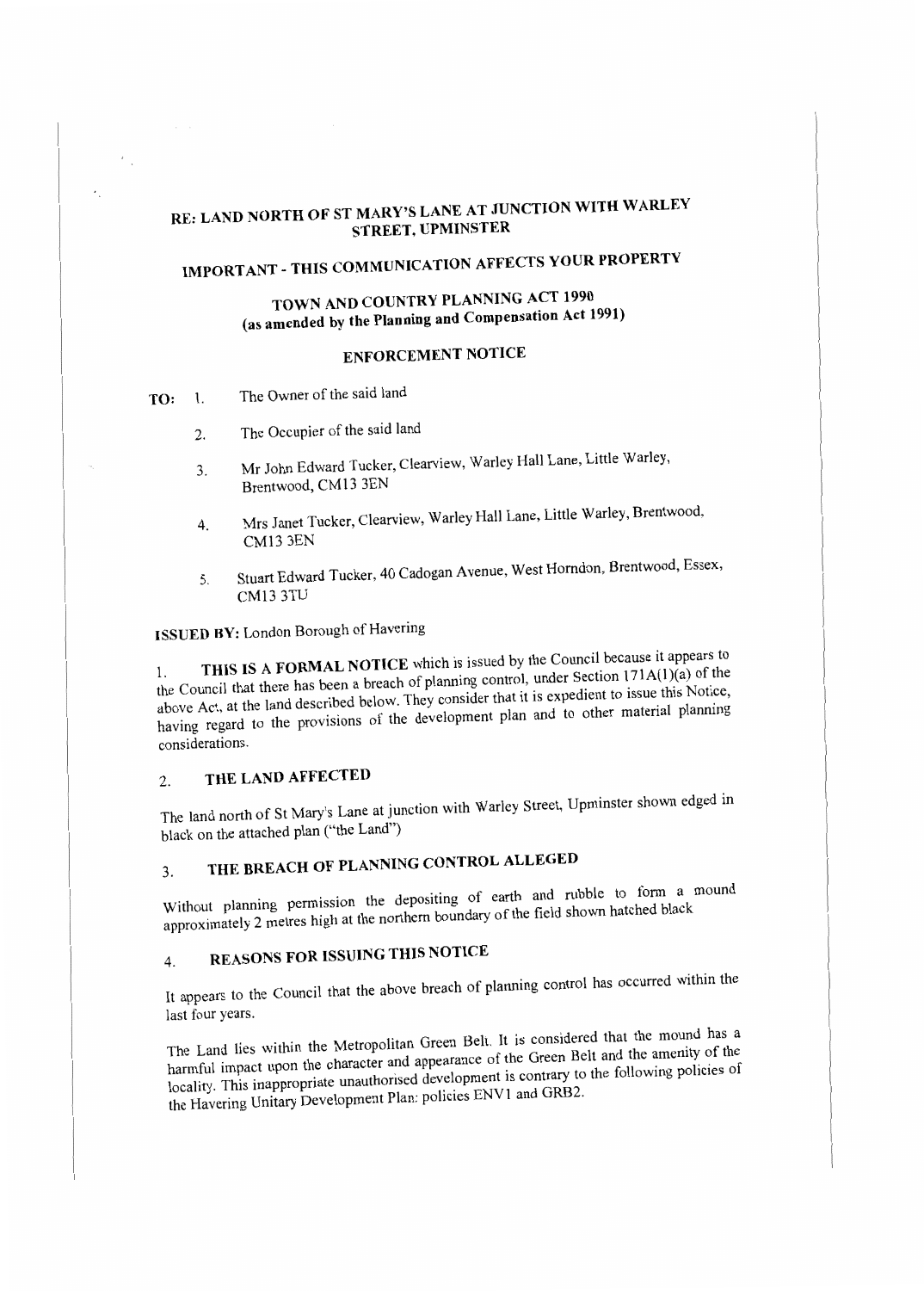The Council do not consider that planning permission should be given, because planning conditions could not overcome these problems.

## 5. **WHAT YOU ARE REQUIRED TO DO**

(i) Remove from the Land the entire mound down to its original ground level

Time for compliance: 3 months from the effective date of this notice.

(ii) Remove from the Land all soil, rubble and associated spoil resulting from compliance with (i)

Time for compliance: 3 months from the effective date of this notice

(iii) Restore the site to its original condition as grassland by sowing with grass seed

Time for compliance: 6 months from the effective date of this notice

#### 6. **WHEN THIS NOTICE TAKES EFFECT**

This Notice takes effect on 7 July 2006, unless an appeal is made against it beforehand

Signed:

Dated: 2 June 2006  $(74)$ 

Authorised Officer

on behalf of London Borough of Havering Town Hall Main Road Romford RM1 3BD

#### **YOUR RIGHT OF APPEAL**

You can appeal against this Enforcement Notice to the Secretary of State by the 7 July 2006. Further details are given in the attached explanatory note.

## **WHAT HAPPENS IF YOU DO NOT APPEAL**

If you do not appeal against this Enforcement Notice, it will take effect on 7 July 2006 and you must then ensure that the required steps for complying with it, for which you may be held responsible, are taken within the period specified in the Notice.

**FAILURE TO COMPLY WITH AN ENFORCEMENT NOTICE WHICH HAS TAKEN EFFECT CAN RESULT IN PROSECUTION AND/OR REMEDIAL ACTION BY THE COUNCIL**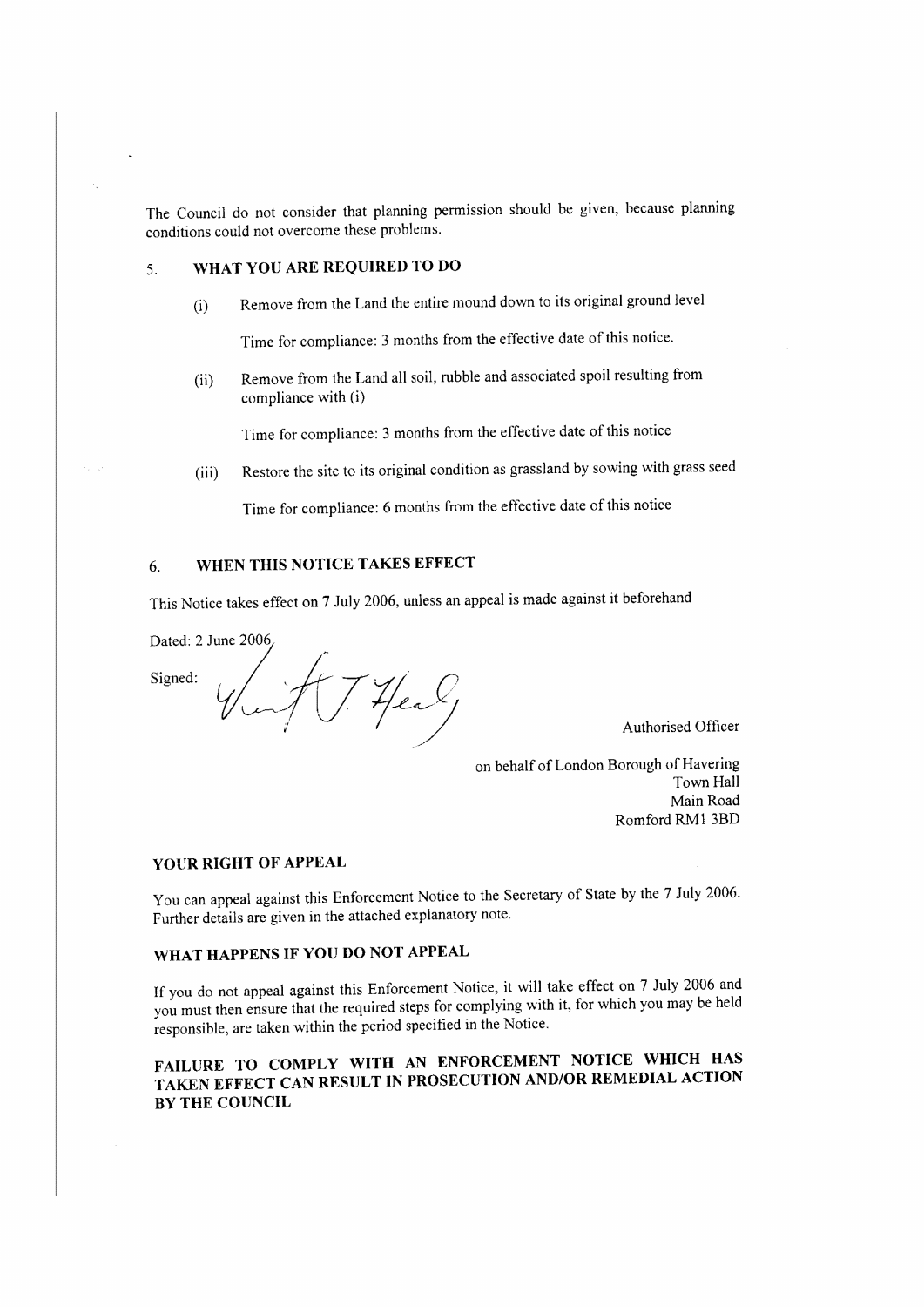#### **EXPLANATORY NOTES**

### **STATUTORY PROVISIONS**

A summary of Sections 171A, 171B and 172 to 177 of the Town and Country Planning Act 1990 (as amended) is enclosed with this Notice.

#### **YOUR RIGHT OF APPEAL**

You can appeal against this Notice, but any appeal must be in writing and received, or posted (with the postage paid and properly addressed) in time to be received in the ordinary course of the post, by the Secretary of State before 7 July 2006. The enclosed booklet "Enforcement Appeals - A guide to Procedure" sets out your rights. Read it carefully. If you appeal you should use the enclosed appeal forms. Two copies are for you to send to the Secretary of State if you decide to appeal. The other is for you to keep as a duplicate for your own records. You should also send the Secretary of State a copy of the Enforcement Notice.

#### **GROUNDS OF APPEAL**

The grounds of appeal are set out in Section 174 of the Town and Country Planning Act 1991 and are also set out on pages 2 - 5 the enclosed appeal forms.

#### **PLANNING APPLICATION FEE**

Should you wish to appeal on ground (a) - that planning permission should be granted for the unauthorised development - then a fee of £270 is payable both to the Secretary of State and to the Council. If the fees are not paid then that ground of appeal will not be valid.

### **STATEMENT ON GROUNDS OF APPEAL**

You must submit to the Secretary of State, either when giving notice of appeal or within 14 days from the date on which the Secretary of State sends him a notice so requiring him, a statement in writing specifying the grounds on which you are appealing against the enforcement notice and stating briefly the facts on which you propose to rely in support of each of those grounds.

### **RECIPIENTS OF THE ENFORCEMENT NOTICE**

The names and addresses of all the persons on whom the Enforcement Notice has been served are:

- l. The Owner of the said land
- 2. The Occupier of the said land
- Mr John Edward Tucker, Clearview, Warley Hall Lane, Little Warley, 3. Brentwood, CM13 3EN
- Mrs Janet Tucker, Clearview, Warley Hall Lane, Little Warley, Brentwood, 4. CM13 3EN
- 5. Stuart Edward Tucker, 40 Cadogan Avenue, West Horndon, Brentwood, Essex, CM13 3TU